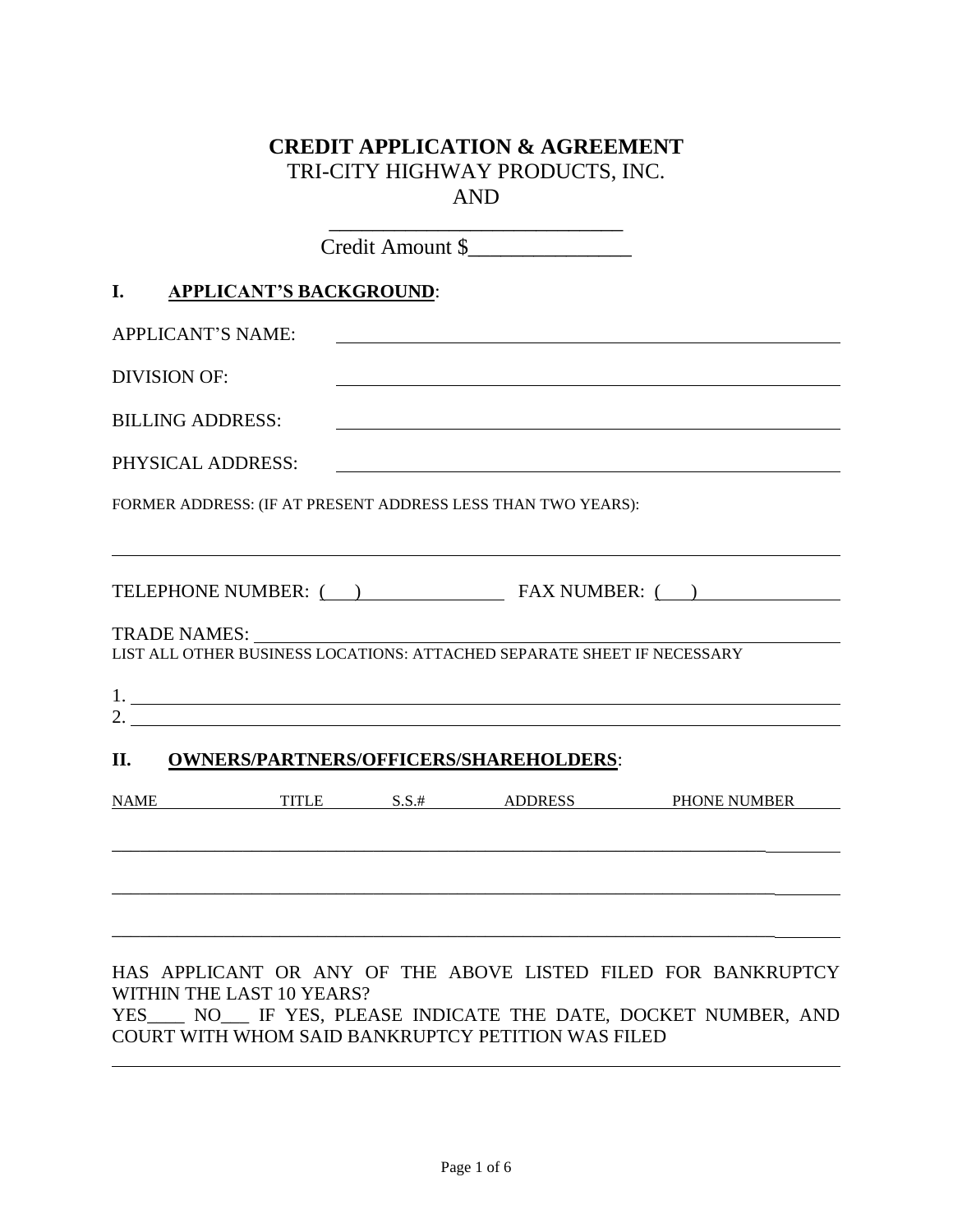| III. CONTACTS:                                                                                                                                                                                                                 |                                                                                                                                                                                                                                |
|--------------------------------------------------------------------------------------------------------------------------------------------------------------------------------------------------------------------------------|--------------------------------------------------------------------------------------------------------------------------------------------------------------------------------------------------------------------------------|
| CONTROLLER:                                                                                                                                                                                                                    | CREDIT INFORMATION:                                                                                                                                                                                                            |
|                                                                                                                                                                                                                                | PURCHASING: ACCOUNTS PAYABLE:                                                                                                                                                                                                  |
| IV. TYPE OP BUSINESS:                                                                                                                                                                                                          |                                                                                                                                                                                                                                |
|                                                                                                                                                                                                                                | ______ CORPORATION DATE OF INC.: ____________ IN WHAT STATE: __________ TIN# _______________________                                                                                                                           |
|                                                                                                                                                                                                                                | PARTNERSHIP DATE STARTED: LIMITED OR GENERAL: ___________ S.S.#                                                                                                                                                                |
|                                                                                                                                                                                                                                |                                                                                                                                                                                                                                |
| V. BANK REFERENCES:                                                                                                                                                                                                            |                                                                                                                                                                                                                                |
| NAME:                                                                                                                                                                                                                          | NAME: NAME:                                                                                                                                                                                                                    |
| ADDRESS:                                                                                                                                                                                                                       | ADDR <u>ESS:</u>                                                                                                                                                                                                               |
| TELEPHONE:                                                                                                                                                                                                                     | TELEPHONE:                                                                                                                                                                                                                     |
|                                                                                                                                                                                                                                |                                                                                                                                                                                                                                |
| Vi. TRADE REFERENCES:                                                                                                                                                                                                          |                                                                                                                                                                                                                                |
| NAME:                                                                                                                                                                                                                          | NAME:                                                                                                                                                                                                                          |
| ADDRESS:                                                                                                                                                                                                                       | ADDRESS:                                                                                                                                                                                                                       |
| TELEPHONE: VERTICAL CONTROLLER PRODUCTION OF THE CONTROLLER PRODUCTION OF THE CONTROLLER PRODUCTION OF THE CONTROLLER PRODUCTION OF THE CONTROLLER PRODUCTION OF THE CONTROLLER PRODUCTION OF THE CONTROLLER PRODUCTION OF THE | TELEPHONE: NAMEL AND TELEPHONE                                                                                                                                                                                                 |
| FAX:                                                                                                                                                                                                                           | FAX:                                                                                                                                                                                                                           |
| NAME:                                                                                                                                                                                                                          | NAME:                                                                                                                                                                                                                          |
| ADDRESS: ADDRESS:                                                                                                                                                                                                              | ADDRESS:                                                                                                                                                                                                                       |
| TELEPHONE:                                                                                                                                                                                                                     | TELEPHONE:                                                                                                                                                                                                                     |
| FAX:                                                                                                                                                                                                                           | FAX: The contract of the contract of the contract of the contract of the contract of the contract of the contract of the contract of the contract of the contract of the contract of the contract of the contract of the contr |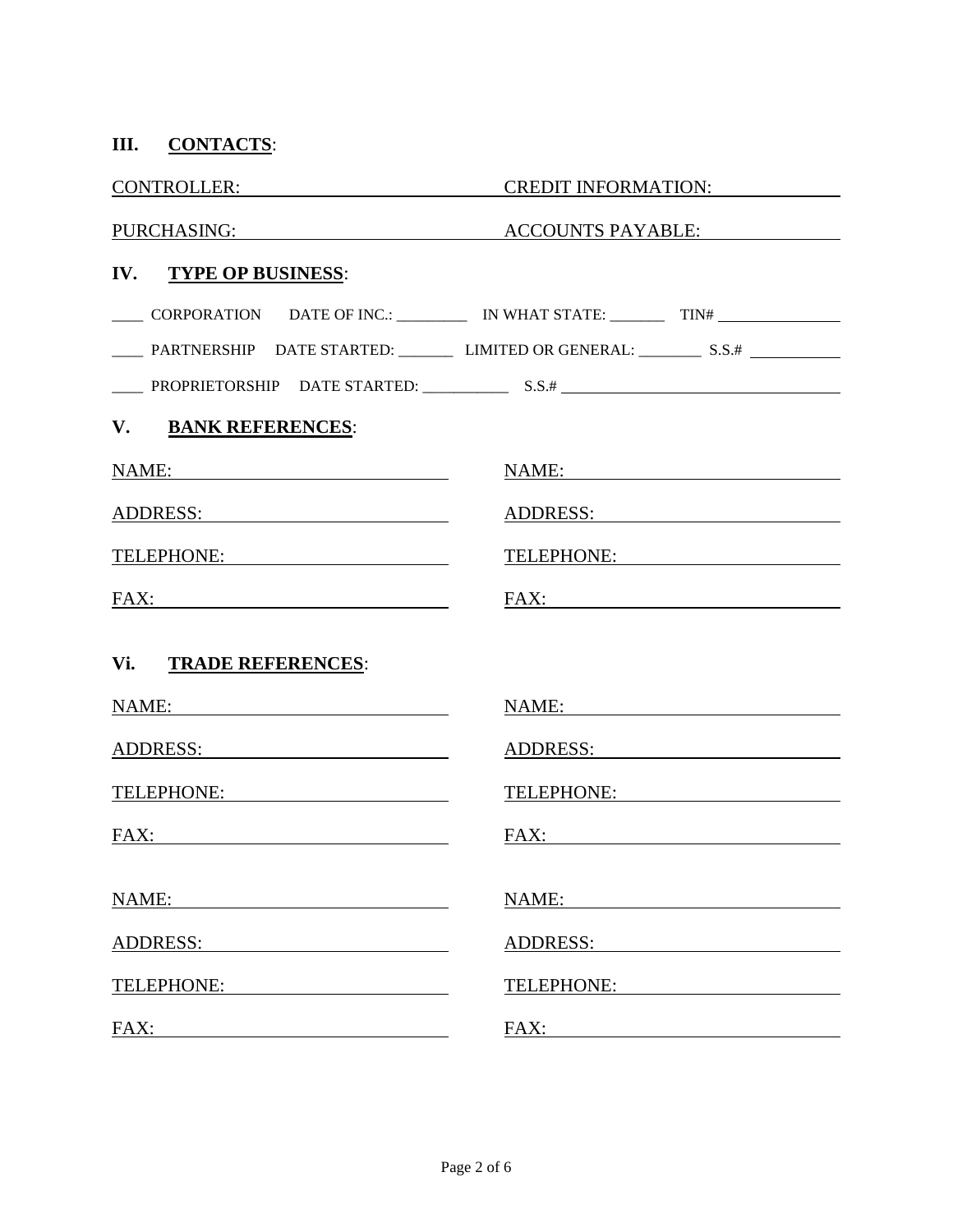## **VII. FINANCIAL STATEMENTS**:

#### FISCAL YEAR ENDS: \_\_\_\_\_\_\_\_\_\_\_\_\_\_\_\_

Applicant agrees to furnish to Tri-City with this application a current financial statement, and Applicant further agrees to provide to Tri-City at Tri-City's credit department in Binghamton, New York, as often as Tri-City may reasonably request, updated financial information, including but not limited to Applicant's annual financial statements.

### **VIII. OTHER AGREEMENTS**:

**A.** Applicant hereby authorizes and grants to Tri-City the right to inquire of any and all trade and bank references as Tri-City deems necessary to verify the credit and financial responsibility of Applicant. All information to be held in confidence by Tri-City. Applicant authorizes any bank or banks at which it maintains accounts to furnish to Tri-City, or Tri-City's authorized agent(s), on request, from time to time, information regarding Applicant's account balances and the persons authorized to draw on the accounts.

**B.** No term or condition contained herein or in any purchase order, offer, or other communication to the Tri-City, shall be valid and binding upon the Tri-City, unless specifically set forth by the Tri-City in an individualized acknowledgement, signed by the Tri-City or unless said terms or condition is identical to the written terms and conditions of the sale of Tri-City.

**C.** Applicant acknowledges that all shipment, deliveries, and performance of work by Tri-City for Applicant shall at all times be subject to approval by Tri-City's credit department. Tri-City may at any time, in its own discretion, decline to make any shipment or delivery or perform any work except upon receipt of payment or security or upon terms and conditions satisfactory to Tri-City's credit department. Upon credit approval, Applicant agrees to be bound as "Buyer" and to pay all invoices and to perform in accordance with Tri-City's terms and conditions of sale. Additionally, Applicant agrees to pay to Tri-City a service charge equal to 1.5% per month or the legal maximum rate for which the parties may lawfully contract for all invoices not paid within Tri-City's terms.

**D.** Applicant further agrees that in the event that Tri-City institutes legal proceedings to collect any indebtedness which Applicant has failed timely to pay to Tri-City, or if Tri-City, in its sole discretion, deems it necessary to retain counsel; refer to a collection service or undergo any other cost or expense in an effort to collect a balance that has not timely been paid by Applicant, Applicant promises to reimburse Tri-City for the reasonable costs and expenses incurred by Tri-City, including reasonable attorney's fees, court costs, collection fees, filing fees, etc. Additionally, Applicant agrees that if any check accepted by Tri-City for payment of Applicant's account is returned unpaid by any bank for any reason, Applicant agrees to pay to Tri-City a fee of \$50.00 to cover the expense of recovering that payment.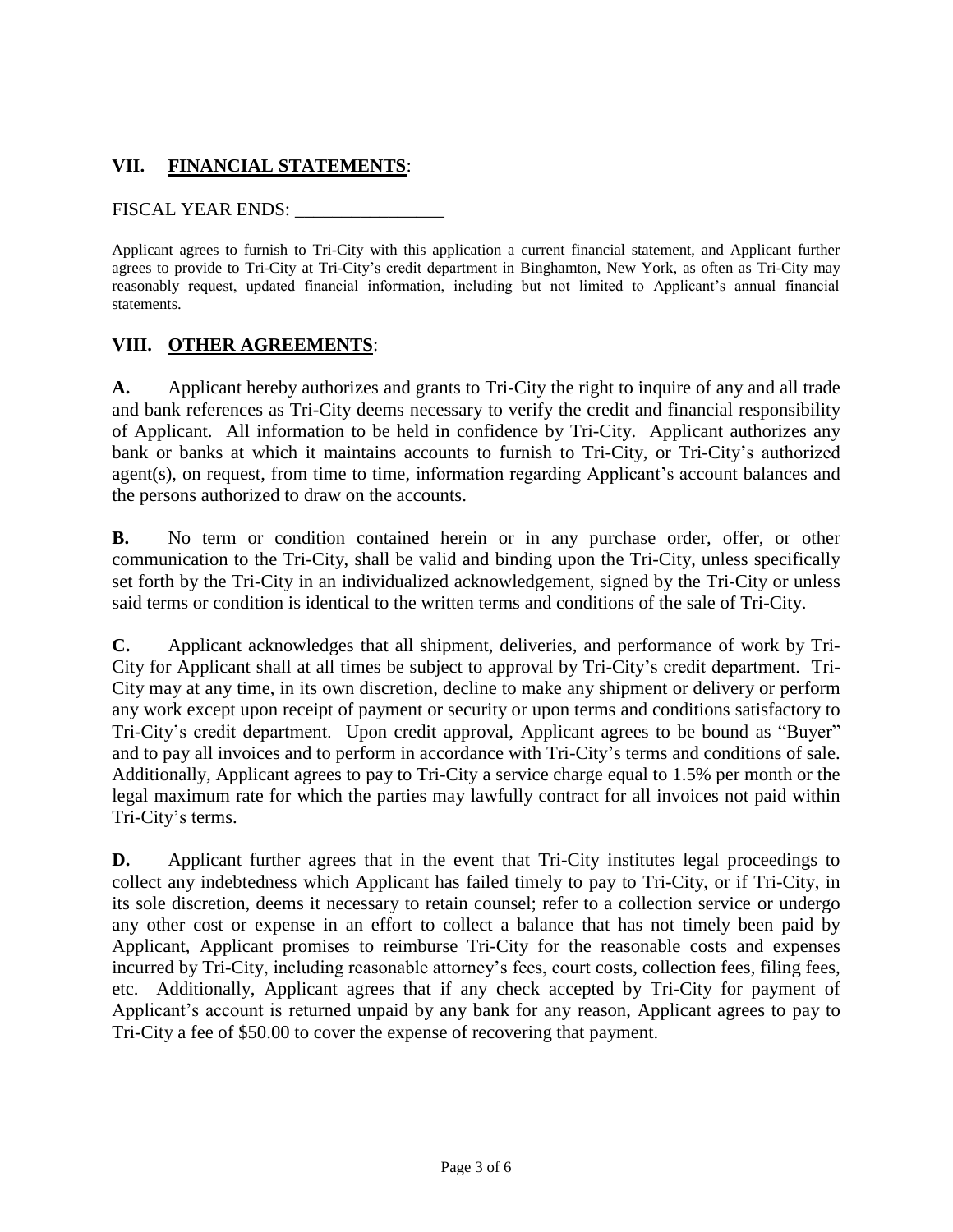**E.** Tri-City represents and warrants that all of the information contained in this application, or furnished to Tri-City in connection herewith, is true and complete. Applicant understands that credit may be extended in reliance upon the statements or financial information that may from time to time be furnished to Tri-City. Applicant represents and warrants that this is a commercial account and that no purchase hereunder shall be deemed a retail/household/consumer purchase as defined by the laws of the State of New York.

F. The terms and conditions contained within this credit application and agreement, and attached below, are binding upon Applicant, all signatories herein, all guarantors, and their heirs, administrators, executors, successors, personal representatives and assigns, and shall inure to the benefit of Tri-City, its heirs, successors, personal representatives and assigns.

# **[SIGNATURE PAGE TO FOLLOW]**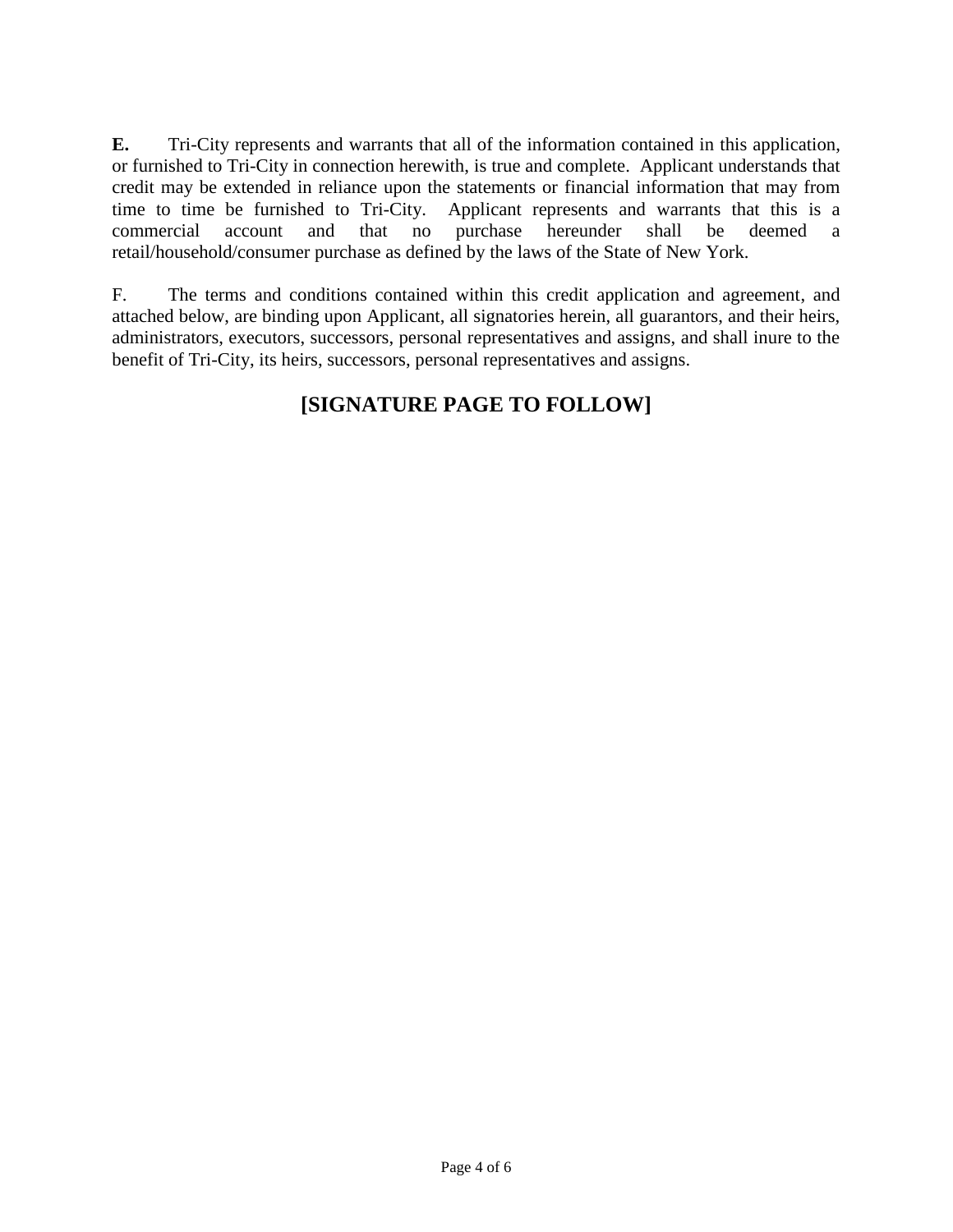| APPLICANT SIGNATURE: University of the set of the set of the set of the set of the set of the set of the set o                                                                                                                                                                                                                                                                                                                                          |                                                                                 |
|---------------------------------------------------------------------------------------------------------------------------------------------------------------------------------------------------------------------------------------------------------------------------------------------------------------------------------------------------------------------------------------------------------------------------------------------------------|---------------------------------------------------------------------------------|
| NAME:                                                                                                                                                                                                                                                                                                                                                                                                                                                   |                                                                                 |
|                                                                                                                                                                                                                                                                                                                                                                                                                                                         |                                                                                 |
| ATTEST/WITNESS: University of the contract of the contract of the contract of the contract of the contract of the contract of the contract of the contract of the contract of the contract of the contract of the contract of                                                                                                                                                                                                                           |                                                                                 |
|                                                                                                                                                                                                                                                                                                                                                                                                                                                         |                                                                                 |
| $\text{TITLE:}\n \begin{tabular}{ c c c c } \hline \multicolumn{3}{ c }{\text{Tr}} & \multicolumn{3}{ c }{\text{Tr}} & \multicolumn{3}{ c }{\text{Tr}} & \multicolumn{3}{ c }{\text{Tr}} & \multicolumn{3}{ c }{\text{Tr}} & \multicolumn{3}{ c }{\text{Tr}} & \multicolumn{3}{ c }{\text{Tr}} & \multicolumn{3}{ c }{\text{Tr}} & \multicolumn{3}{ c }{\text{Tr}} & \multicolumn{3}{ c }{\text{Tr}} & \multicolumn{3}{ c }{\text{Tr}} & \multicolumn{$ |                                                                                 |
| RETURN COMPLETED APPLICATION TO:                                                                                                                                                                                                                                                                                                                                                                                                                        | TRI-CITY HIGHWAY PRODUCTS, INC.<br>145 Podpadic Road<br>Richmondville, NY 12149 |